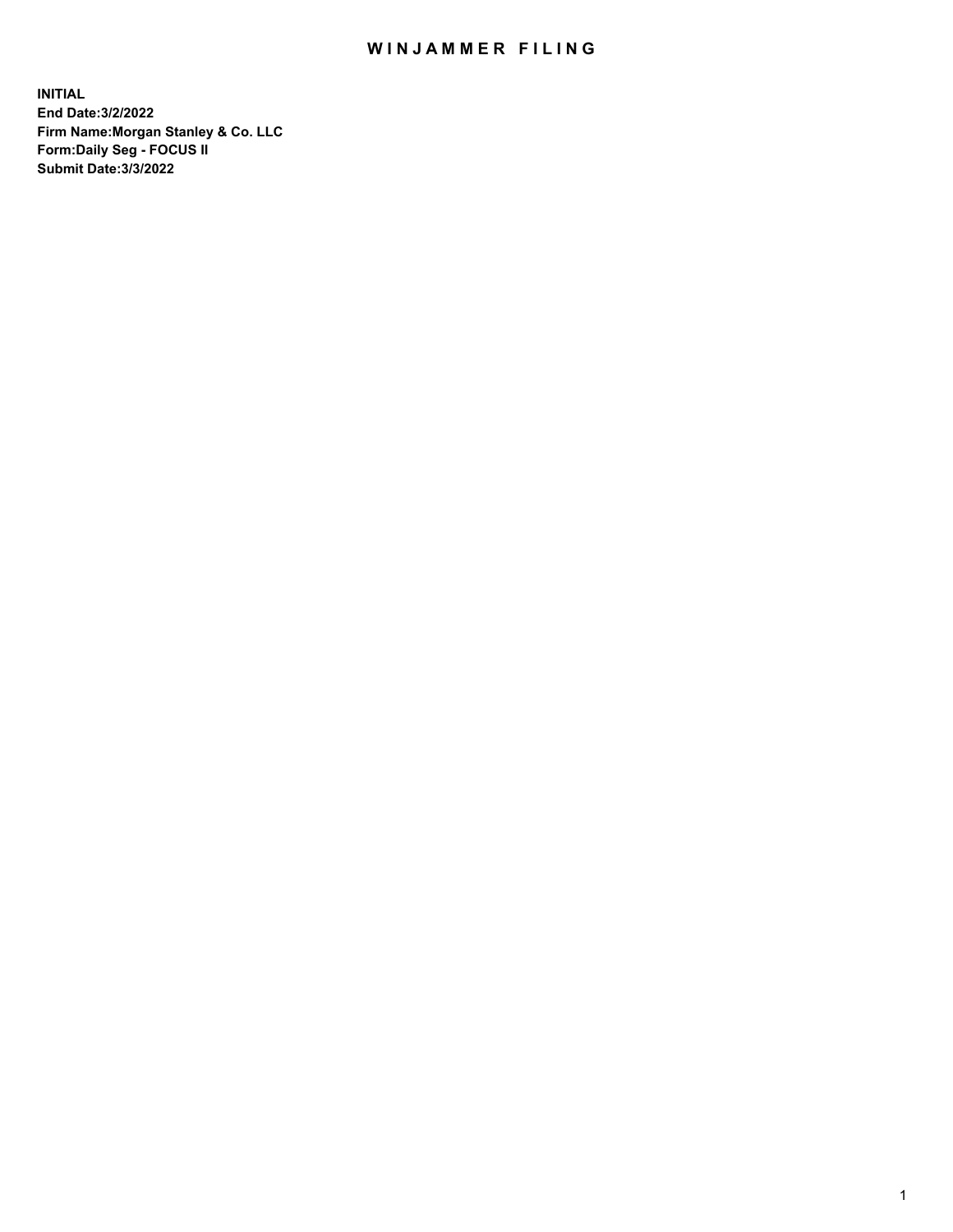**INITIAL End Date:3/2/2022 Firm Name:Morgan Stanley & Co. LLC Form:Daily Seg - FOCUS II Submit Date:3/3/2022 Daily Segregation - Cover Page**

| Name of Company                                                                                                                                                                                                                                                                                                               | Morgan Stanley & Co. LLC                                                     |
|-------------------------------------------------------------------------------------------------------------------------------------------------------------------------------------------------------------------------------------------------------------------------------------------------------------------------------|------------------------------------------------------------------------------|
| <b>Contact Name</b>                                                                                                                                                                                                                                                                                                           | <b>Ikram Shah</b>                                                            |
| <b>Contact Phone Number</b>                                                                                                                                                                                                                                                                                                   | 212-276-0963                                                                 |
| <b>Contact Email Address</b>                                                                                                                                                                                                                                                                                                  | Ikram.shah@morganstanley.com                                                 |
| FCM's Customer Segregated Funds Residual Interest Target (choose one):<br>a. Minimum dollar amount: ; or<br>b. Minimum percentage of customer segregated funds required:% ; or<br>c. Dollar amount range between: and; or<br>d. Percentage range of customer segregated funds required between: % and %.                      | 235,000,000<br><u>0</u><br><u>00</u><br>0 Q                                  |
| FCM's Customer Secured Amount Funds Residual Interest Target (choose one):<br>a. Minimum dollar amount: ; or<br>b. Minimum percentage of customer secured funds required:%; or<br>c. Dollar amount range between: and; or<br>d. Percentage range of customer secured funds required between:% and%.                           | 140,000,000<br><u>0</u><br>$\underline{0}$ $\underline{0}$<br>0 <sup>0</sup> |
| FCM's Cleared Swaps Customer Collateral Residual Interest Target (choose one):<br>a. Minimum dollar amount: ; or<br>b. Minimum percentage of cleared swaps customer collateral required:%; or<br>c. Dollar amount range between: and; or<br>d. Percentage range of cleared swaps customer collateral required between:% and%. | 92,000,000<br><u>0</u><br><u>00</u><br>00                                    |

Attach supporting documents CH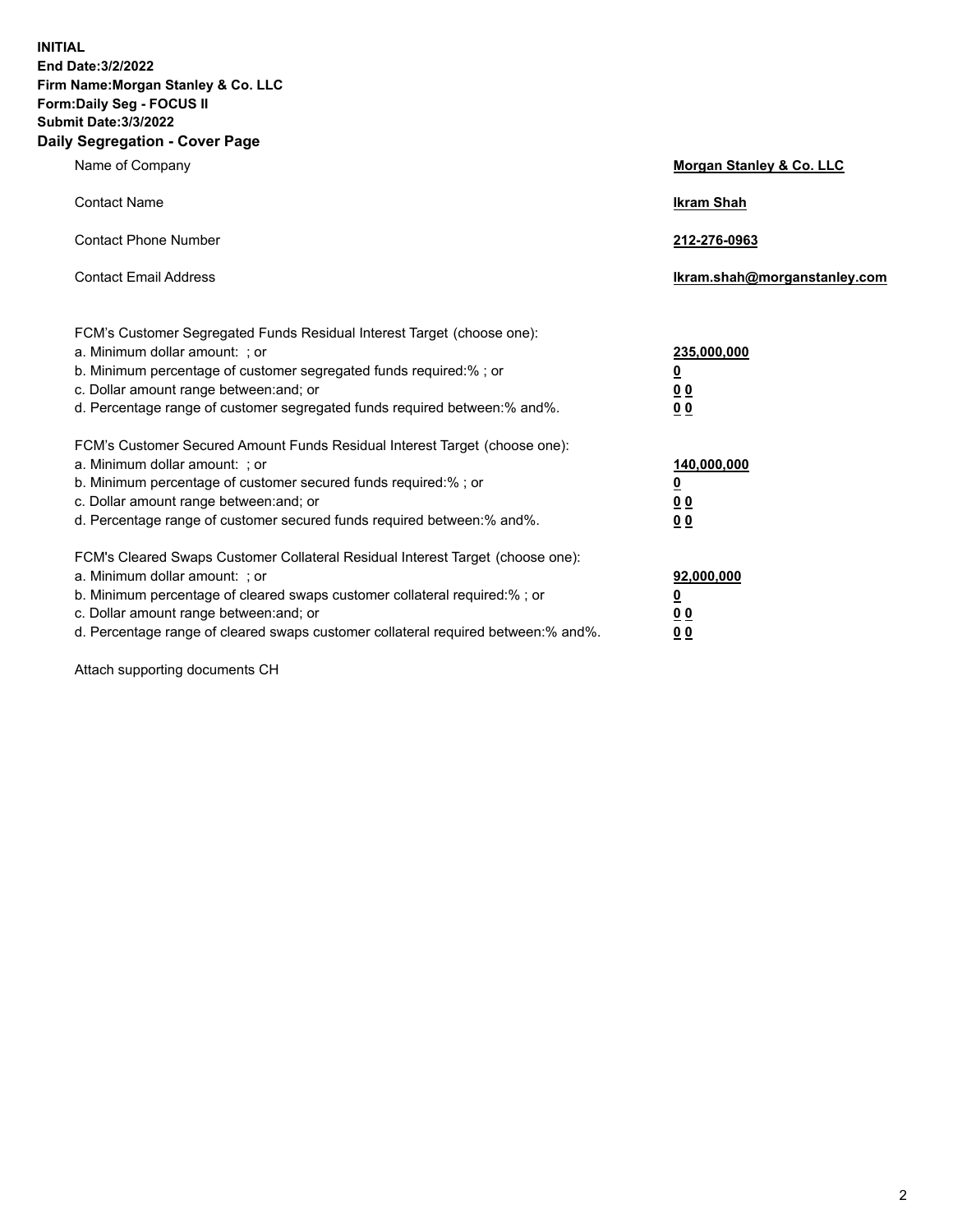|          | <b>INITIAL</b><br>End Date: 3/2/2022<br>Firm Name: Morgan Stanley & Co. LLC<br>Form: Daily Seg - FOCUS II<br><b>Submit Date: 3/3/2022</b><br><b>Daily Segregation - Secured Amounts</b> |                                                      |
|----------|-----------------------------------------------------------------------------------------------------------------------------------------------------------------------------------------|------------------------------------------------------|
|          | Foreign Futures and Foreign Options Secured Amounts                                                                                                                                     |                                                      |
|          | Amount required to be set aside pursuant to law, rule or regulation of a foreign<br>government or a rule of a self-regulatory organization authorized thereunder                        | $0$ [7305]                                           |
| 1.       | Net ledger balance - Foreign Futures and Foreign Option Trading - All Customers                                                                                                         |                                                      |
|          | A. Cash                                                                                                                                                                                 | 5,531,328,447 [7315]                                 |
|          | B. Securities (at market)                                                                                                                                                               | 2,112,674,246 [7317]                                 |
| 2.<br>3. | Net unrealized profit (loss) in open futures contracts traded on a foreign board of trade<br>Exchange traded options                                                                    | 1,179,525,882 [7325]                                 |
|          | a. Market value of open option contracts purchased on a foreign board of trade                                                                                                          | 49,758,456 [7335]                                    |
|          | b. Market value of open contracts granted (sold) on a foreign board of trade                                                                                                            | -27,546,625 [7337]                                   |
| 4.       | Net equity (deficit) (add lines 1. 2. and 3.)                                                                                                                                           | 8,845,740,406 [7345]                                 |
| 5.       | Account liquidating to a deficit and account with a debit balances - gross amount<br>Less: amount offset by customer owned securities                                                   | 235,754,547 [7351]<br>-230,308,605 [7352] 5,445,942  |
|          |                                                                                                                                                                                         | [7354]                                               |
| 6.       | Amount required to be set aside as the secured amount - Net Liquidating Equity<br>Method (add lines 4 and 5)                                                                            | 8,851,186,348 [7355]                                 |
| 7.       | Greater of amount required to be set aside pursuant to foreign jurisdiction (above) or line<br>6.                                                                                       | 8,851,186,348 [7360]                                 |
|          | FUNDS DEPOSITED IN SEPARATE REGULATION 30.7 ACCOUNTS                                                                                                                                    |                                                      |
| 1.       | Cash in banks                                                                                                                                                                           |                                                      |
|          | A. Banks located in the United States<br>B. Other banks qualified under Regulation 30.7                                                                                                 | 369,648,004 [7500]<br>427,777,234 [7520] 797,425,238 |
|          |                                                                                                                                                                                         | [7530]                                               |
| 2.       | Securities                                                                                                                                                                              |                                                      |
|          | A. In safekeeping with banks located in the United States                                                                                                                               | 844,763,911 [7540]                                   |
|          | B. In safekeeping with other banks qualified under Regulation 30.7                                                                                                                      | 103,296,999 [7560] 948,060,910<br>[7570]             |
| 3.       | Equities with registered futures commission merchants                                                                                                                                   |                                                      |
|          | A. Cash                                                                                                                                                                                 | 9,778,062 [7580]                                     |
|          | <b>B.</b> Securities                                                                                                                                                                    | $0$ [7590]                                           |
|          | C. Unrealized gain (loss) on open futures contracts                                                                                                                                     | 11,387,281 [7600]                                    |
|          | D. Value of long option contracts<br>E. Value of short option contracts                                                                                                                 | $0$ [7610]<br>0 [7615] 21,165,343 [7620]             |
| 4.       | Amounts held by clearing organizations of foreign boards of trade                                                                                                                       |                                                      |
|          | A. Cash                                                                                                                                                                                 | $0$ [7640]                                           |
|          | <b>B.</b> Securities                                                                                                                                                                    | $0$ [7650]                                           |
|          | C. Amount due to (from) clearing organization - daily variation                                                                                                                         | $0$ [7660]                                           |
|          | D. Value of long option contracts                                                                                                                                                       | $0$ [7670]                                           |
| 5.       | E. Value of short option contracts<br>Amounts held by members of foreign boards of trade                                                                                                | 0 [7675] 0 [7680]                                    |
|          | A. Cash                                                                                                                                                                                 | 5,018,957,715 [7700]                                 |
|          | <b>B.</b> Securities                                                                                                                                                                    | 1,164,613,336 [7710]                                 |
|          | C. Unrealized gain (loss) on open futures contracts                                                                                                                                     | 1,168,138,601 [7720]                                 |
|          | D. Value of long option contracts                                                                                                                                                       | 49,758,456 [7730]                                    |
|          | E. Value of short option contracts                                                                                                                                                      | -27,546,625 [7735] 7,373,921,483                     |
|          |                                                                                                                                                                                         | [7740]                                               |
| 6.<br>7. | Amounts with other depositories designated by a foreign board of trade<br>Segregated funds on hand                                                                                      | $0$ [7760]<br>$0$ [7765]                             |
| 8.       | Total funds in separate section 30.7 accounts                                                                                                                                           | 9,140,572,974 [7770]                                 |
| 9.       | Excess (deficiency) Set Aside for Secured Amount (subtract line 7 Secured Statement                                                                                                     | 289,386,626 [7380]                                   |

- Page 1 from Line 8) 10. Management Target Amount for Excess funds in separate section 30.7 accounts **140,000,000** [7780]
- 
- 11. Excess (deficiency) funds in separate 30.7 accounts over (under) Management Target **149,386,626** [7785]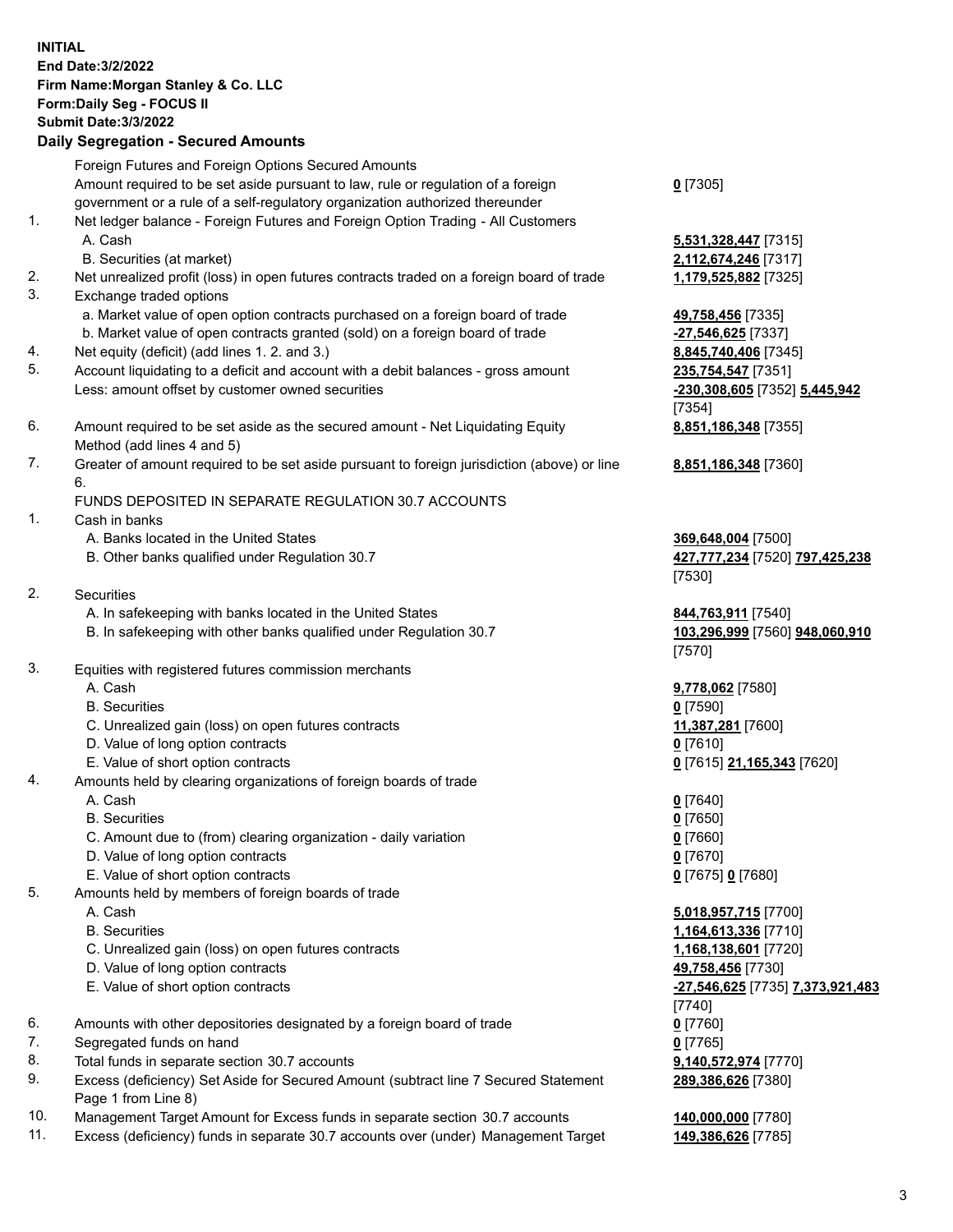**INITIAL End Date:3/2/2022 Firm Name:Morgan Stanley & Co. LLC Form:Daily Seg - FOCUS II Submit Date:3/3/2022 Daily Segregation - Segregation Statement** SEGREGATION REQUIREMENTS(Section 4d(2) of the CEAct) 1. Net ledger balance A. Cash **16,720,187,838** [7010] B. Securities (at market) **7,557,418,493** [7020] 2. Net unrealized profit (loss) in open futures contracts traded on a contract market **722,770,559** [7030] 3. Exchange traded options A. Add market value of open option contracts purchased on a contract market **1,725,125,762** [7032] B. Deduct market value of open option contracts granted (sold) on a contract market **-1,127,492,267** [7033] 4. Net equity (deficit) (add lines 1, 2 and 3) **25,598,010,385** [7040] 5. Accounts liquidating to a deficit and accounts with debit balances - gross amount **1,031,273,216** [7045] Less: amount offset by customer securities **-1,015,876,057** [7047] **15,397,159** [7050] 6. Amount required to be segregated (add lines 4 and 5) **25,613,407,544** [7060] FUNDS IN SEGREGATED ACCOUNTS 7. Deposited in segregated funds bank accounts A. Cash **2,869,177,873** [7070] B. Securities representing investments of customers' funds (at market) **0** [7080] C. Securities held for particular customers or option customers in lieu of cash (at market) **1,478,085,627** [7090] 8. Margins on deposit with derivatives clearing organizations of contract markets A. Cash **14,902,682,477** [7100] B. Securities representing investments of customers' funds (at market) **0** [7110] C. Securities held for particular customers or option customers in lieu of cash (at market) **5,917,459,760** [7120] 9. Net settlement from (to) derivatives clearing organizations of contract markets **131,058,679** [7130] 10. Exchange traded options A. Value of open long option contracts **1,725,125,762** [7132] B. Value of open short option contracts **-1,127,492,267** [7133] 11. Net equities with other FCMs A. Net liquidating equity **17,187,965** [7140] B. Securities representing investments of customers' funds (at market) **0** [7160] C. Securities held for particular customers or option customers in lieu of cash (at market) **0** [7170] 12. Segregated funds on hand **161,873,106** [7150] 13. Total amount in segregation (add lines 7 through 12) **26,075,158,982** [7180] 14. Excess (deficiency) funds in segregation (subtract line 6 from line 13) **461,751,438** [7190] 15. Management Target Amount for Excess funds in segregation **235,000,000** [7194]

16. Excess (deficiency) funds in segregation over (under) Management Target Amount Excess

**226,751,438** [7198]